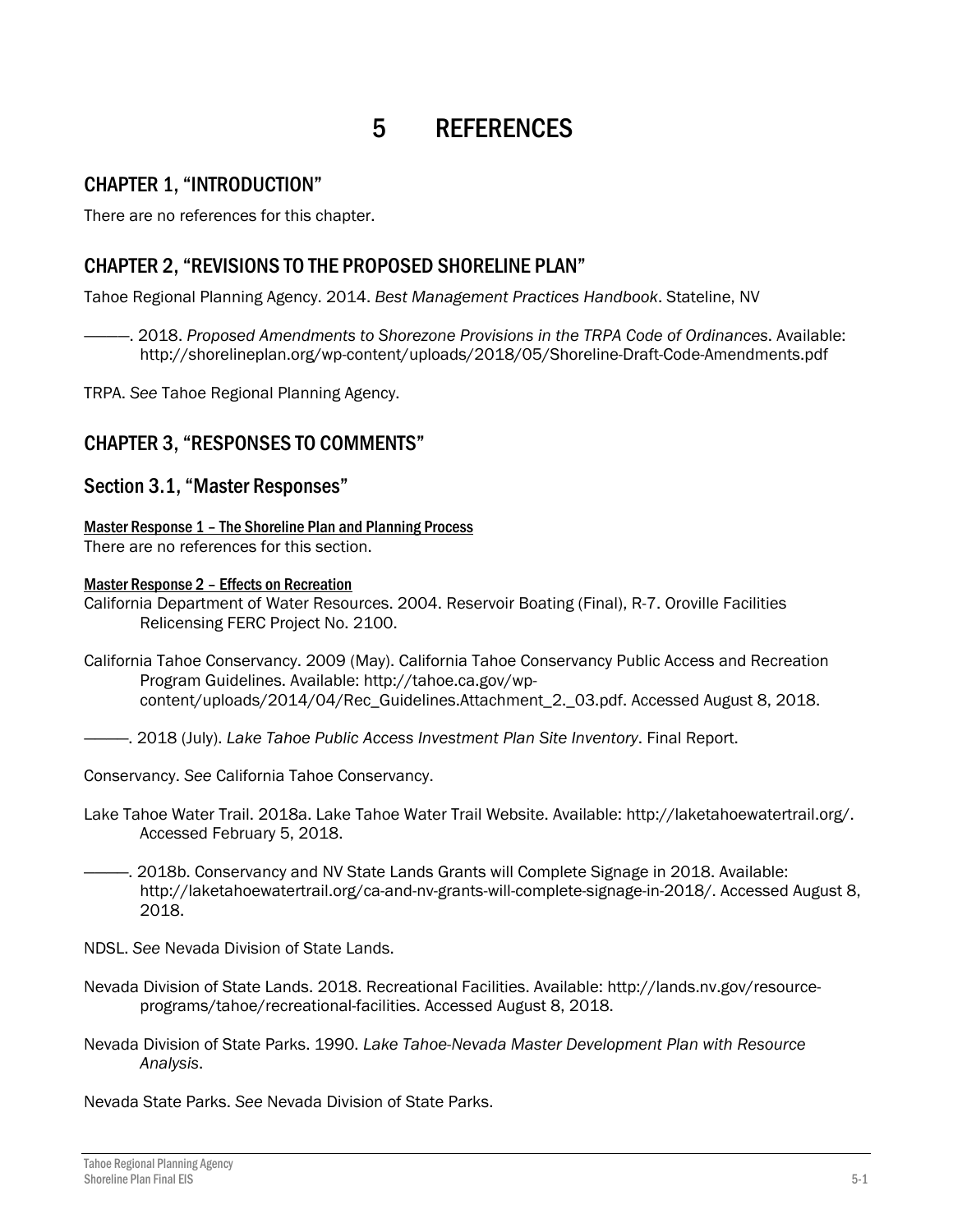Reclamation. *See* U.S. Bureau of Reclamation.

- Tahoe Regional Planning Agency. 1982. Attachment C to TRPA Resolution 82-11, as amended. Environmental Threshold Carrying Capacities.
- ————. 2009. Taking the environmental improvement program to the next level.
- ————. 2012. Tahoe Regional Plan, Goals and Policies, Chapter 5, Recreation Element. Available: [http://www.trpa.org/wp-content/uploads/Adopted-Regional-Plan\\_20180306\\_Clean.pdf.](http://www.trpa.org/wp-content/uploads/Adopted-Regional-Plan_20180306_Clean.pdf)
- ————. 2015. Lake Tahoe EIP Project Tracker database. Available https://eip.laketahoeinfo.org/. Accessed November 16, 2015.
- ————. 2016. *2015 Threshold Evaluation Report*. Available: [http://www.trpa.org/regional-plan/threshold](http://www.trpa.org/regional-plan/threshold-evaluation/)[evaluation/.](http://www.trpa.org/regional-plan/threshold-evaluation/)
- ————. 2017 (April). *Linking Tahoe: Regional Transportation Plan*.
- ————. 2018a. EIP Tracker, Recreation Program. Available: [https://eip.laketahoeinfo.org/EIPProgram/Detail/7.](https://eip.laketahoeinfo.org/EIPProgram/Detail/7)
- ————. 2018b. Threshold Update. Available: http://www.trpa.org/about-trpa/how-we-operate/strategicplan/threshold-update/. Accessed August 8, 2018.

*See* Tahoe Regional Planning Agency.

- U.S. Bureau of Reclamation. 2011. Water and Land Recreation Opportunity Spectrum (WALROS), Users Handbook, second edition. Available: https://www.usbr.gov/recreation/publications/WALROS\_Handbook\_2011.pdf.
- U.S. Forest Service. 2016 (July). *Land Management Plan, Lake Tahoe Basin Management Unit*. Available: [https://www.fs.usda.gov/Internet/FSE\\_DOCUMENTS/fseprd507523.pdf.](https://www.fs.usda.gov/Internet/FSE_DOCUMENTS/fseprd507523.pdf) Accessed August 8, 2018.
- ————. 2018 (January). *Visitor Use Report, Lake Tahoe Basin Management Unit, USDA Forest Service Region 5*. National Visitor Use Monitoring, Data collected FY 2015.

USFS. *See* U.S. Forest Service.

#### Master Response 3 – Motorized Boat Use Estimates

TRPA. 2004. *Lake Tahoe Shorezone Ordinance Draft EIS*. Available: [http://www.trpa.org/programs/shorezone/.](http://www.trpa.org/programs/shorezone/)

#### Master Response 4 – Watercraft Emissions

- Ascent Environmental. 2017 (November 3). Approach for Estimating Watercraft Use and Emissions—A Memorandum to the Joint Fact-Finding Committee. Stateline, NV.
- California Air Resources Board. 2004 (July 22). *2004 Revision to the California State Implementation Plan for Carbon Monoxide*. Available:

https://www.arb.ca.gov/planning/sip/co/final\_2004\_co\_plan\_update.pdf. Accessed August 28, 2018.

————. 2017a. California Emissions Projection Analysis Model: 2016 SIP - Standard Emission Tool, Emission Projections by Summary Category, Base Year: 2012. Available: https://www.arb.ca.gov/app/emsinv/fcemssumcat/fcemssumcat2016.php. Last updated February 15, 2017. Accessed January 25, 2018.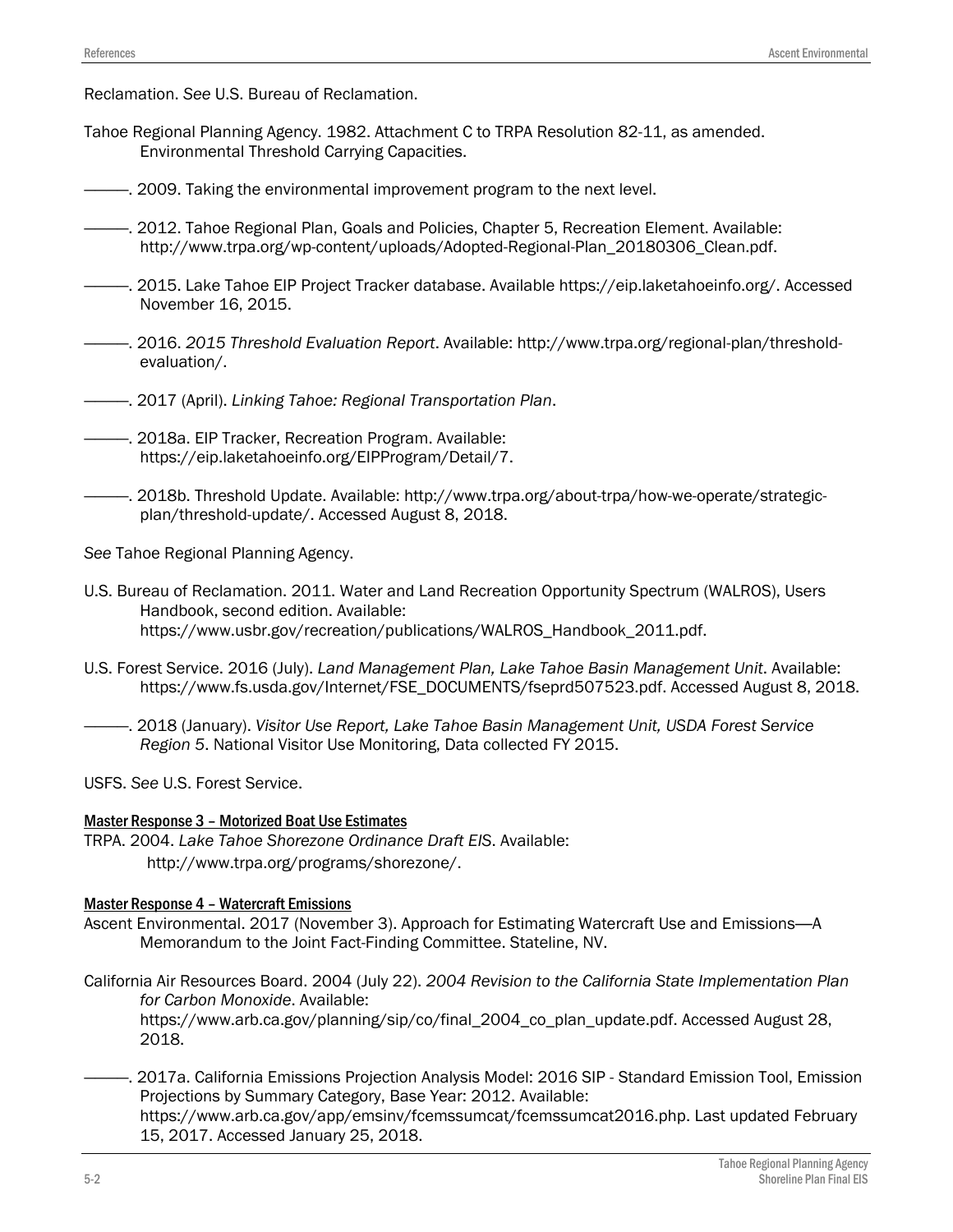- ————. 2017b. *Emission Projection by Emission Inventory Code.* Data can be obtained by submitting a query at [https://www.arb.ca.gov/app/emsinv/fcemssumcat/fcemssumcat2016.php.](https://www.arb.ca.gov/app/emsinv/fcemssumcat/fcemssumcat2016.php) Accessed August 20, 2018.
- ————. 2017c. California EMissions FACtor model, Version 1.0.2. Available: [https://www.arb.ca.gov/emfac/2017/.](https://www.arb.ca.gov/emfac/2017/) Accessed August 2018.
- ————. 2018. EMFAC2014 Web Database. Available: http://www.arb.ca.gov/emfac/. Accessed August 14, 2018.
- CARB. *See* California Air Resources Board.
- Chou, David. [Air Quality and Transportation Planning Activities,](https://www.arb.ca.gov/Planning/contacts.htm) Motor Vehicle Off Road Division Planning & Monitoring Section. California Air Resources Board, El Monte, CA. January 25, 2018—phone conversation with Austin Kerr of Ascent Environmental regarding the emissions inventory and projections for recreational boats in the Lake Tahoe Air Basin.
- Tahoe Regional Planning Agency. 2004 (July). *Lake Tahoe Shorezone Ordinance Draft Environmental Impact Statement*. Available: [http://www.trpa.org/programs/shorezone/.](http://www.trpa.org/programs/shorezone/)
- ————. 2017 (April). *Linking Tahoe: Regional Transportation Plan and Sustainable Communities Strategy Initial Study/Mitigated Negative Declaration/Initial Environmental Checklist/Finding of No Significant Effect*. Available: http://www.trpa.org/wp-content/uploads/2017-RTP-SCS-IS-IEC-All-Attachments.pdf. Accessed August 28, 2018.
- TRPA. *See* Tahoe Regional Planning Agency.

#### Master Response 5 – Growth and Mitigation Under the Existing Shorezone Regulations

- Byron, E.R., B. Allen, W. Wurtsbaugh, and K. Kuzis. 1989. *Final Report: Littoral Structure and Its Effects on the Fish Community of Lake Tahoe*. University of California, Davis/Utah State University.
- O'Neil-Dunne, Jarlath, J. Shane Romsos, and David Saah. 2016. *Use of Remotely Sensed Imagery to Map and Quantify the Extent and Distribution of Lake Tahoe's Nearshore Substrates and 2015 Threshold Evaluation – Fisheries 7-32 Fish Habitats*. A Report to the Tahoe Regional Planning Agency In Partial Completion of Work Order #2 of Contract #16C00011. Pleasanton, CA: Spatial Informatics Group, LLC.
- Tahoe Regional Planning Agency. 2004 (July). *Lake Tahoe Shorezone Ordinance Draft Environmental Impact Statement*. Available: [http://www.trpa.org/programs/shorezone/.](http://www.trpa.org/programs/shorezone/)
- ————. 2011. *Shorezone and Lakezone Project Application and Screening Criteria Information Packet*. Available: http://www.trpa.org/wp-content/uploads/Shorezone\_Project\_Application.pdf
- ————. 2016. *2015 Threshold Evaluation Report*, Chapter 7 Fisheries. Available: http://www.trpa.org/wpcontent/uploads/POST\_9\_23\_RELEASE\_EDITS\_Ch7\_Fisheries-Edits-Accepted.pdf

TRPA. *See* Tahoe Regional Planning Agency.

### Section 3.2, "Agencies" through Section 3.5, "Public Meetings"

Allen, B., and J. E. Reuter. 1996. *Shorezone Spawning in Lake Tahoe: The Effects of Shorezone Structures and Associated Activities on the Spawning Success of Native Minnows*. Report to the Tahoe Regional Planning Agency. University of California, Davis, Tahoe Environmental Research Center.

ARB. *See* California Air Resources Board.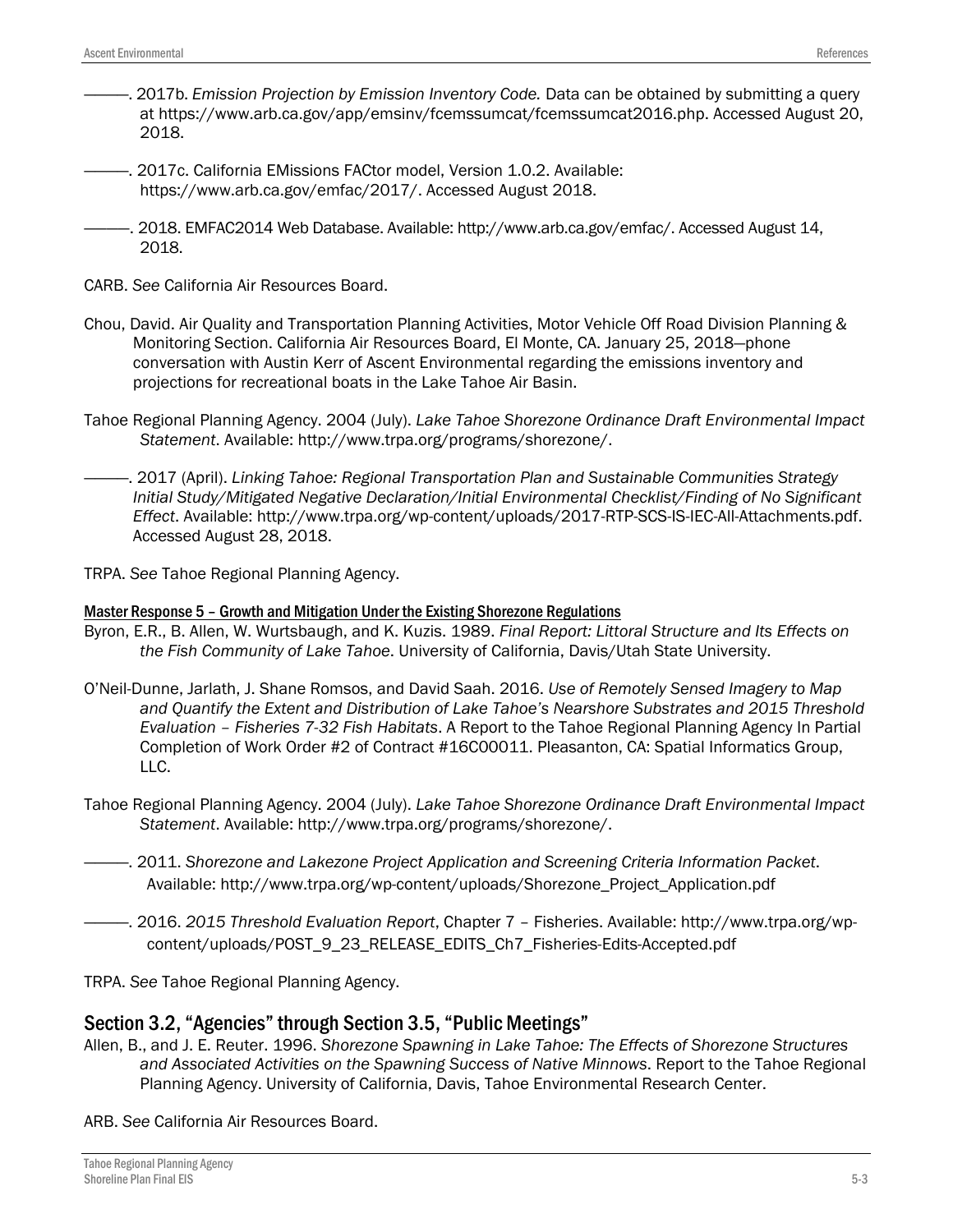- Besnea, S. and G. Schuyler. 2011. Modeling of Helicopter Exhaust at Emergency Health Care Facilities. Technotes. Issue No. 24. Available: https://issuu.com/rwdi/docs/technote24. Accessed August 4, 2016.
- Beauchamp, D., E. Byron, and W. A. Wurtsbaugh. 1994. Summer Habitat Use by Littoral-Zone Fishes in Lake Tahoe and the Effects of Shoreline Structures. *North American Journal of Fisheries Management* 14:385–394.
- California Air Resources Board. 2017 (January). The 2017 Climate Change Scoping Plan Update. Available: [https://www.arb.ca.gov/cc/scopingplan/2030sp\\_pp\\_final.pdf.](https://www.arb.ca.gov/cc/scopingplan/2030sp_pp_final.pdf) Accessed January 25, 2017.
- California Department of Parks and Recreation. 2018. *Kings Beach SRA Preliminary General Plan Revision and Draft Environmental Impact Report/Kings Beach Pier Rebuild Project Draft Environmental Impact Statement*.

California State Parks. *See* California Department of Parks and Recreation.

- FAA. *See* Federal Aviation Administration.
- Federal Aviation Administration. 2007 (August 28). Advisory Circular 150/5200-33B: Hazardous Wildlife Attractants on or Near Airports.
- Governor's Office of Planning and Research. 2003 (October). *State of California General Plan Guidelines*. Sacramento, CA. Available: [https://www.opr.ca.gov/docs/General\\_Plan\\_Guidelines\\_2003.pdf.](https://www.opr.ca.gov/docs/General_Plan_Guidelines_2003.pdf) Accessed December 2016.
- Helicopter Association International. 2016. *Safety Statistics.* Available: https://www.rotor.org/Safety/SafetyStatistics.aspx. Accessed August 3, 2016.
- Kahler, T., M. Grassley, and D. Beauchamp. 2000. *A Summary of the Effects of Bulkheads, Piers, and Other Artificial Structures and Shorezone Development on ESA-Listed Salmonids in Lakes*. Final Report for the City of Bellevue, WA.
- Lake Tahoe Sustainable Communities Program. 2013 (December). *Sustainability Action Plan: A Sustainability Action Toolkit for Lake Tahoe*.
- NorCal Master Craft Riverbank Marina. Bill, Manager of Sales and Financing. Sacramento, CA. September 7, 2018―telephone conversation with Austin Kerr of Ascent Environmental regarding fuel efficiency of recreational watercraft.
- Marine Specialties Boat Sales and Service. Jim, Sales Manager. Sparks, NV. September 7, 2018―telephone conversation with Austin Kerr of Ascent Environmental regarding fuel efficiency of recreational watercraft.
- Moyle, P.B. 2002. *Inland Fishes of California*. Berkeley, CA: University of California Press.
- Napa County Land Trust. 2016. *Foote Botanical Preserve at Mount George.* Available: http://www.napalandtrust.org/Preserve/Permanent-Preserve-Network/Foote-Botanical/. Accessed June 28, 2016.
- O'Neil-Dunne, J., J.S. Romsos, and D. Saah. 2016. *Use of Remotely Sensed Imagery to Map and Quantify the Extent and Distribution of Lake Tahoe's Nearshore Substrates and Fish Habitats*. A Report to the Tahoe Regional Planning Agency in Partial Completion of Work Order #2 of Contract #16C00011. Pleasanton, CA: Spatial Informatics Group, LLC.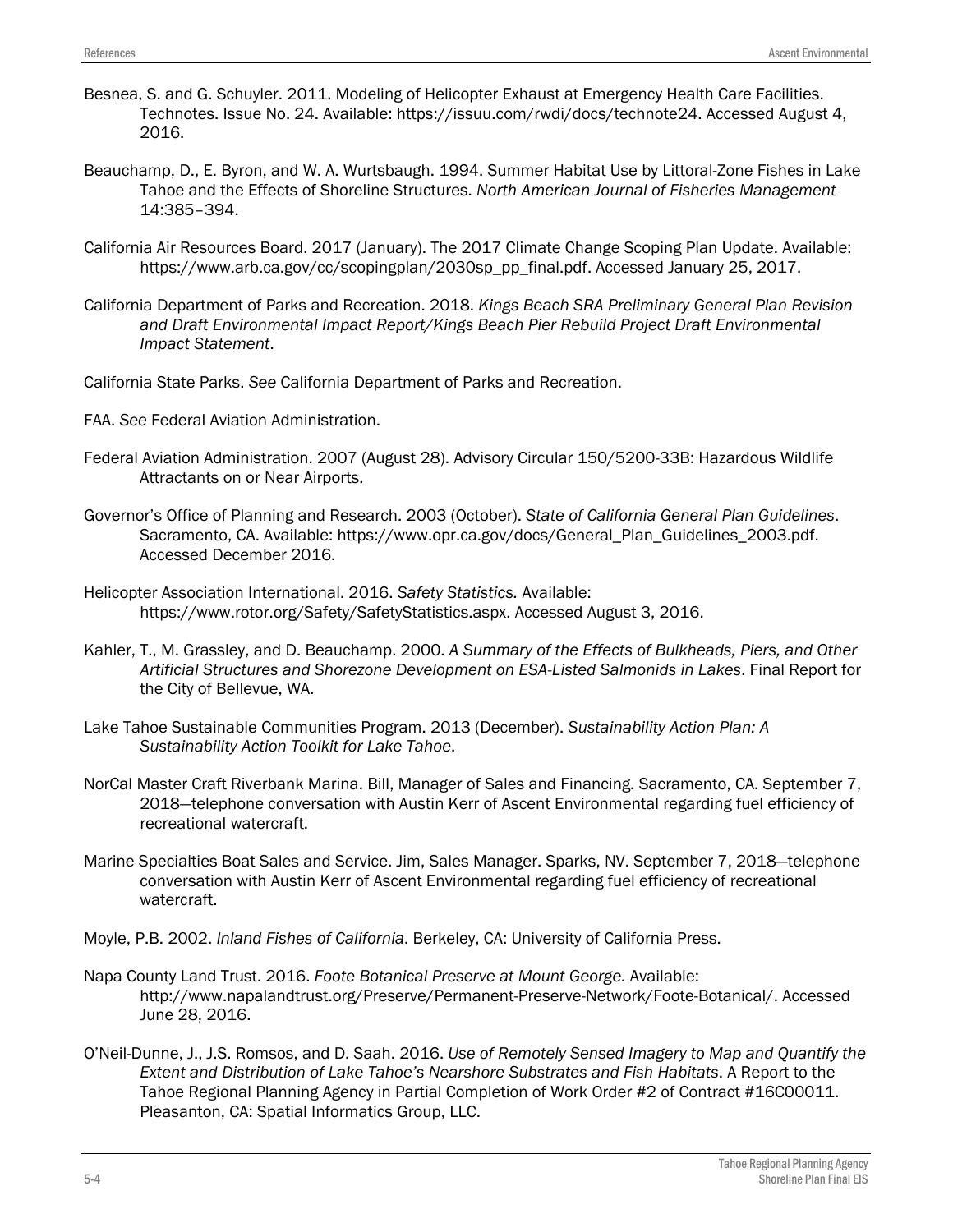Reclamation. *See* U.S. Bureau of Reclamation.

- Stanton, A., and Tahoe Yellow Cress Adaptive Management Working Group and Executive Committee. 2015 (October 23). *Conservation Strategy for Tahoe Yellow Cres*s *(*Rorippa subumbellata*)*. USDA Forest Service Pacific Southwest Research Station, Albany, California.
- Tahoe Regional Planning Agency. 2008 (October). Volume IV. *Addendum to the EIS for the Lake Tahoe Shorezone Ordinance Amendments*. Available: http://www.trpa.org/wpcontent/uploads/Vol\_IV\_Draft\_10-15-08.pdf. Accessed September 7, 2018.
- ————. 2010. *Annual Shorezone Program Report*. Available: [http://www.trpa.org/wp-content/uploads/2010-](http://www.trpa.org/wp-content/uploads/2010-TRPA-Shorezone-Program-Report.pdf) [TRPA-Shorezone-Program-Report.pdf.](http://www.trpa.org/wp-content/uploads/2010-TRPA-Shorezone-Program-Report.pdf)
- ————. 2011. Criteria for Screening Shorezone Applications for Acceptance and processing. Available: [http://www.trpa.org/wp-content/uploads/Screening\\_Criteria.pdf.](http://www.trpa.org/wp-content/uploads/Screening_Criteria.pdf)
- ————. 2012. *Tahoe Regional Plan*, Goals and Policies. Available: [http://www.trpa.org/wp](http://www.trpa.org/wp-content/uploads/Adopted-Regional-Plan_20180306_Clean.pdf)[content/uploads/Adopted-Regional-Plan\\_20180306\\_Clean.pdf.](http://www.trpa.org/wp-content/uploads/Adopted-Regional-Plan_20180306_Clean.pdf)
- ————. 2013. *Sustainability Action Plan: A Sustainability Toolkit for Lake Tahoe*. Available: http://laketahoesustainablecommunitiesprogram.org/wp-content/uploads/2014/01/Final-Sustainability-Action-Plan\_12.31.13-1.pdf.
- ————. 2014. *Best Management Practices Handbook*. Stateline, NV.
- ————. 2014 (May). *Lake Tahoe Region Aquatic Invasive Species Management Plan, California-Nevada*. Available: http://www.trpa.org/wp-content/uploads/01\_Updated\_Lake-Tahoe-AIS-Management-Plan\_Final\_July-2014.pdf.
- ————. 2016. *2015 Threshold Evaluation Report*. Available: [http://www.trpa.org/regional-plan/threshold](http://www.trpa.org/regional-plan/threshold-evaluation/)[evaluation/.](http://www.trpa.org/regional-plan/threshold-evaluation/)
- ————. 2017a. *Lake Tahoe Shoreline Plan*: 06 Policy Topic: Low Lake Level Adaptation. Available: [http://shorelineplan.org/wp-content/uploads/2017/03/06-Low-Lake-Level-Adaptation-v7-3-13-](http://shorelineplan.org/wp-content/uploads/2017/03/06-Low-Lake-Level-Adaptation-v7-3-13-17.pdf) [17.pdf.](http://shorelineplan.org/wp-content/uploads/2017/03/06-Low-Lake-Level-Adaptation-v7-3-13-17.pdf)
- ————. 2017b. Tahoe Regional Planning Agency third quarter: July September 2017. Available: http://www.trpa.org/wp-content/uploads/2017-3rd-Quarter-Report-FINAL-with-Cover.pdf
- ————. 2018a. Proposed Amendments to Shorezone Provisions in the TRPA Code of Ordinances. Available: http://shorelineplan.org/wp-content/uploads/2018/05/Shoreline-Draft-Code-Amendments.pdf.
- ————. 2018b. Threshold carrying capacity website. Available:www.trpa.org/about-trpa/how-weoperate/thresholds/.
- Taylor, K. 2002. *Investigation of Near Shore Turbidity at Lake Tahoe*. University and Community College System of Nevada, Desert Research Institute.
- TERC. *See* University of California, Davis Tahoe Environmental Research Center.
- TRPA. *See* Tahoe Regional Planning Agency.
- U.S. Bureau of Reclamation. 2011 (September). *Water and Land Recreation Opportunity Spectrum (WALROS), Users' Handbook*. Second edition. Available: https://www.usbr.gov/recreation/publications/WALROS\_Handbook\_2011.pdf.